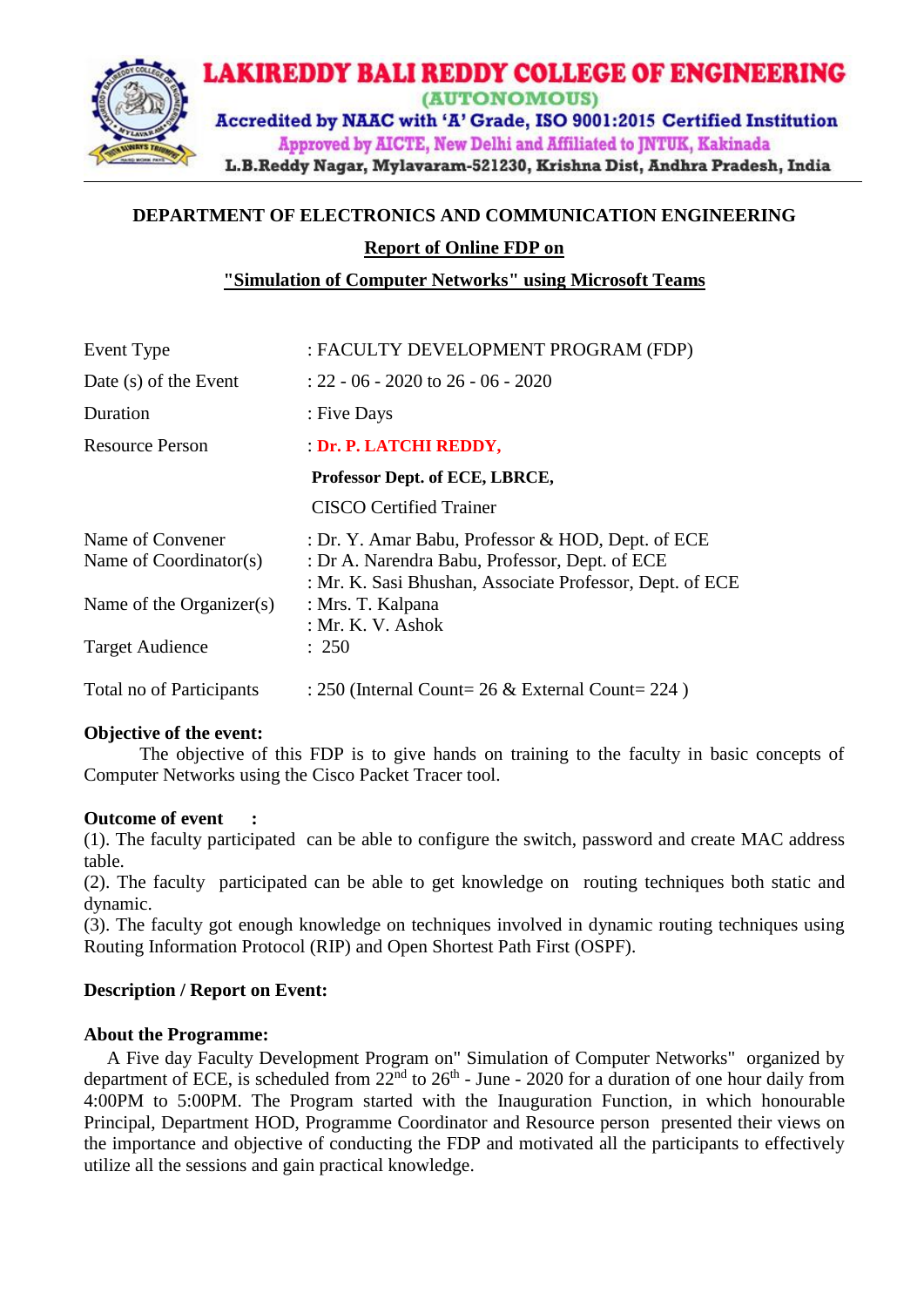## **Schedule of the Programme:**

Day 1: Configuring the Switch and Router passwords and building the MAC address table.

- Day 2: IP addressing
- Day 3: Configuring Static Routing
- Day 4: Dynamic Routing using RIP
- Day 5: Dynamic Routing using OSPF

### **Report on Event:**

Day-1: During First Day, the resource person Dr. P. Latchi Reddy have given presentation on Introduction to Computer Networks and importance of usage of tools in the Computer Networks. The hand on training held on Configuring the Switch and Router passwords and building the MAC address table.

Day-2: During Second Day, the resource person Dr. P. Latchi Reddy has given presentation on IP addressing and hands on training held on the same. .

Day-3: During Third Day, the resource person Dr. P. Latchi Reddy has given presentation on Configuring Static Routing and practical session carried out for the routing techniques.

Day-4: During fourth Day, the resource person Dr. P. Latchi Reddy has given presentation on Dynamic routing using Routing Information Protocal (RIP), and hands on training held for the session.

Day-5: During fifth Day, the resource person Dr. P. Latchi Reddy given presentation on Open Shortest Path First (OSPF) and practial session held for the same.

The lectures have proven to be very inspiring and informative for the faculty. Around 250 faculty members and scholars have attended the FDP. The program ended by advising faculty members to effectively utilize the learned concepts in projects implementation, research paper writing, lab development, and syllabus revision.

#### **Feedback / Suggestions :**

- 1. Conduct More number of FDPs on similar advanced tools.
- 2. Conduct exclusively one FDP related to software Hand on Practise.









**Inauguration Session Addressing by Dept.HOD**